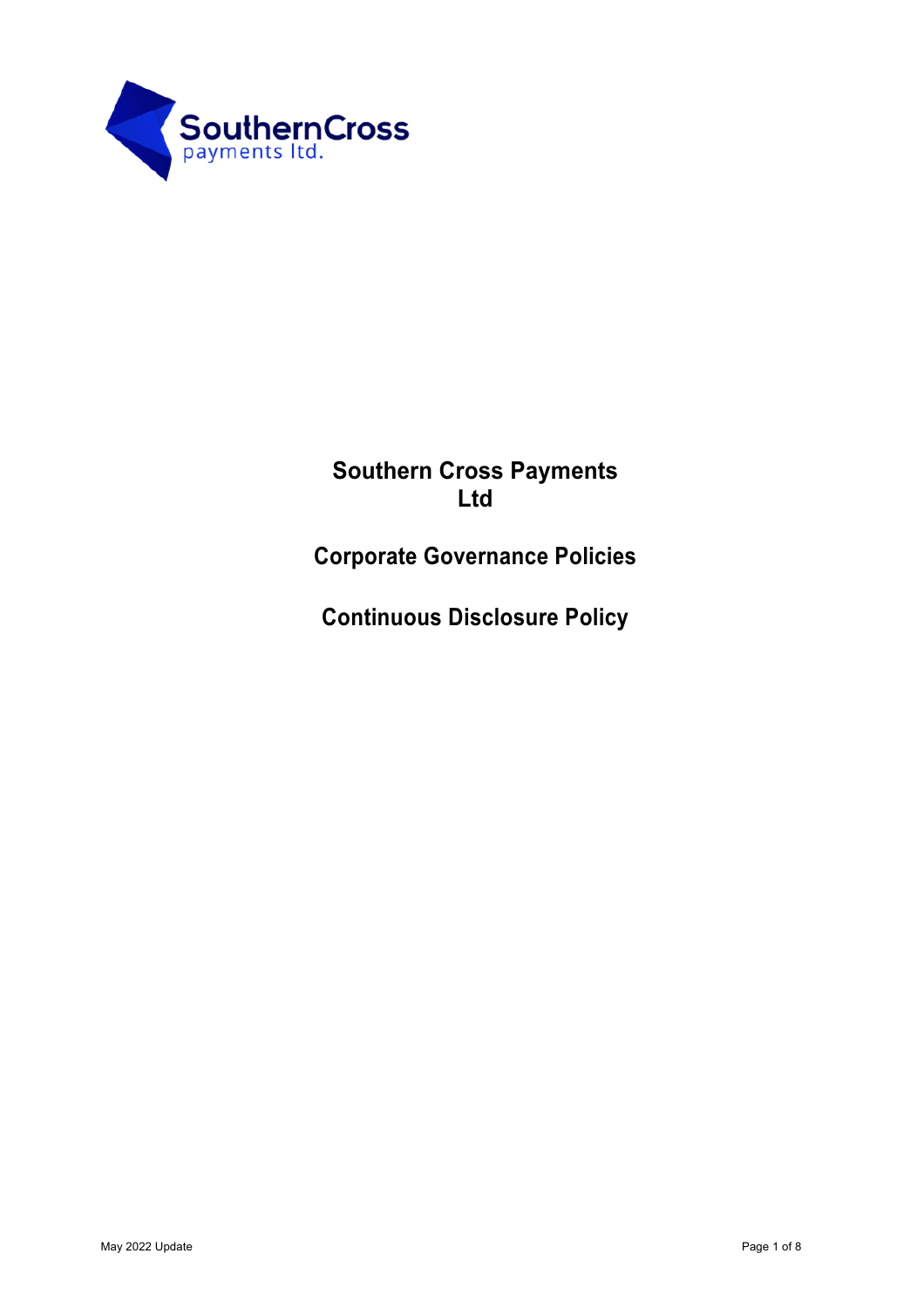# **1. Continuous Disclosure Policy**

This policy outlines the disclosure obligations of Southern Cross Payments Limited (**Company**) as required under the Corporations Act 2001 (Cth) (Corporations Act) and the ASX Listing Rules. The policy is designed to ensure that procedures are in place so that the securities exchange in which the Company's securities are listed is properly informed of matters which may have a material impact on the price at which the securities are traded.

The Company is committed to:

- (a) complying with the general and continuous disclosure principles contained in the Corporations Act and the ASX Listing Rules;
- (b) preventing the selective or inadvertent disclosure of material price sensitive information;
- (c) ensuring shareholders and the market are provided with full and timely information about the Company's activities;
- (d) ensuring that all market participants have equal opportunity to receive externally available information issued by the Company.
- (e) ensuring that its directors, employees and contractors are aware of this Policy, including by way of ongoing training, and highlighting to directors, employees and contractors the importance of maintaining confidentiality of information against premature disclosure, particularly in circumstances where ISX is relying on the exception under ASX Listing Rule 3.1A.
- (f) ensuring that its directors, employees and contractors are aware of the importance of maintaining confidentiality of information against premature disclosure, particularly in circumstances where ISX is relying on the exception under ASX listing Rule 3.1A.

#### **1.1** Disclosure officer

- a) The Executive Chair and the Company Secretary have been appointed as the Company's Disclosure Officers responsible for implementing and administering this policy.
- b) The Disclosure Officers shall ensure that they are informed as to the extent and circumstances of any material agreement entered into by the Company, and finalise the draft of the disclosure suitable for release to market, based upon the recommendation of the Continuous Disclosure Committee.
- c) The Disclosure Officers shall seek input from a majority of the board of directors regarding the content of any disclosure that refers to a significant matter or strategic agreement.
- d) The disclosure officers are responsible for all communication with ASX and for making decisions on what should be disclosed publicly under this policy.
- e) In the absence of the Executive Chair and Company Secretary, any matters regarding disclosure issues are to be referred to the Non-Executive Directors.
- f) The Disclosure Officer shall ensure that the Board of Directors receive any disclosures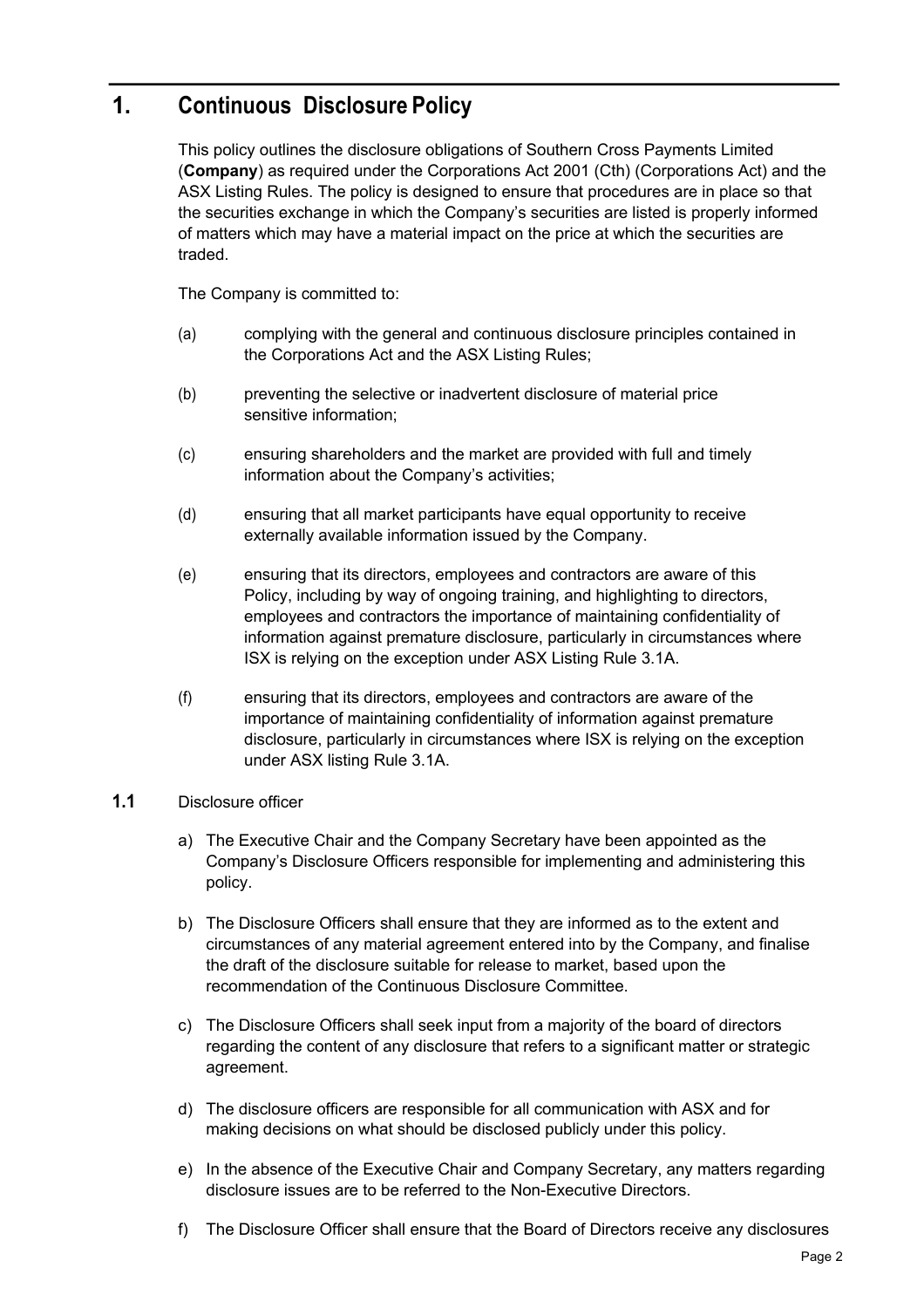immediately following such disclosure.

#### **1.2** Material information

In accordance with the ASX Listing Rules, the Company must immediately notify the market (via an announcement to the ASX) of any information concerning the Company which a reasonable person would expect to have a material effect on the price or value of the Company's securities.

Employees and Non Executive Directors are to be informed by the Company of their obligation to notify Disclosure Officers of matters potentially requiring disclosure, as those matters come to their attention (except by way of the Continuous Disclosure Committee).

Information need not be disclosed if:

- (a) a reasonable person would not expect the information to be disclosed; and
- (b) the information is confidential and the ASX has not formed the view that the information has ceased to be confidential; and
- (c) one or more of the following applies:
	- (i) it would breach the law to disclose the information,
	- (ii) the information concerns an incomplete proposal or negotiation,
	- (iii) the information comprises matters of supposition or is insufficiently definite to warrant disclosure,
	- (iv) the information is generated for internal management purposes, or
	- $(v)$  the information is a trade secret.

If an employee possesses inside information, the person must not:

- (a) trade in the Company's securities;
- (b) advise others or procure others to trade in the Company's securities; or
- (c) pass on the inside information to others, including colleagues, family or friends, knowing (or where the employee or Director should have reasonably known) that the other persons will use that information to trade in, or procure someone else to trade in, the Company's securities.

This prohibition applies regardless of how the employee or Director learns the information (e.g. even if the employee or Director overhears it or is told in a social setting). For further information please refer to the Company's Securities Trading Policy.

The Company is also required to disclose information if asked to do so by the ASX, to correct or prevent a false market.

Note that the Company is deemed to have become aware of information where a director or executive officer has, or ought to have, come into possession of the information in the course of the performance of his duties as a director or executive officer.

The Corporations Act defines a material effect on price or value as being where a reasonable person would be taken to expect information to have a material effect on the price or value of securities if the information would, or would be likely to, influence persons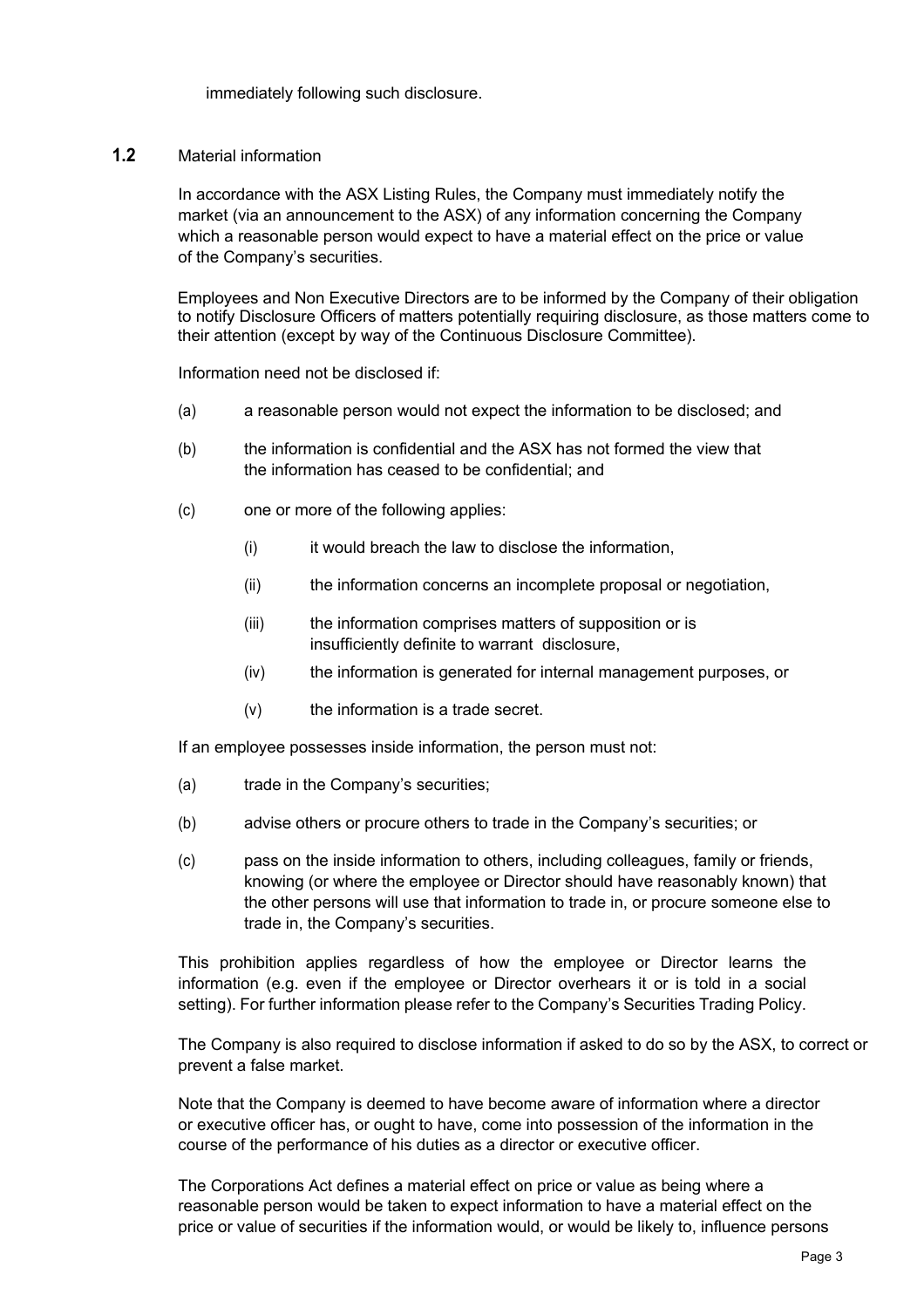who commonly invest in securities in deciding whether to acquire or dispose of the securities.

#### **1.3** Continuous Disclosure Committee

- a. The Continuous Disclosure Committee shall comprise the Executive Chair and the Company Secretary and which shall meets as needed to discuss matters for potential disclosure before those matters may then (if required) be referred to the Board for decision.
- b. Continuous Disclosure Committee shall be advised of all new agreements entered into by the Company where they may be considered strategic. It shall review actual revenues by Customer to determine if any Customer has become material or ceases to be so.

#### **1.4** Determining Materiality

- c. The Continuous Disclosure Committee shall make a determination of materiality of any agreement on the basis of :
	- i) if the counterparty is strategically important or the contract is material for some other reason (other than revenue), ISX won't announce entry into that contract until at least integration commencement has occurred (with visibility to conclusion of integration) and/or security payment has been received; and
	- ii) if the counterparty is not strategically important, or there are no other grounds on which the contract could be considered material, it won't be announced unless and until revenue derived under that contract becomes material.
	- iii) Other grounds if in the opinion of the Continuous Disclosure Committee it is appropriate to do so,
- d. In determining timing of announcements, where clients are located in jurisdictions where the use of digital signature is unclear ISX's policy is to require original signed copies of the customers counterpart before it considers there to be an enforceable contract.

ISX will only countersign and exchange the contract once it has received the original counterpart, unless it has legal advice that a digital signature is legally binding.

- e. For regulated payment services agreements, ISX will include a condition precedent in all of its future agreements that the agreement with the customer is not legally binding until such time as either security deposits have been paid and/or the integration to ISX's systems is completed.
- f. Upon the Continuous Disclosure Committee or the Board of Directors determining that a contract is material to its earnings, an announcement shall be drafted by the Disclosure Officer and immediately released to the MAP which will clearly articulate the significance and term of the contract.
- **1.5** Breach of continuous disclosure policy

Breaches of this policy will be subject to disciplinary action, which may include termination of employment.

**1.6** Review of communications for disclosure

The disclosure officers will review all communications to the market to ensure that they are full and accurate and comply with the Company's obligations. Such communications may include: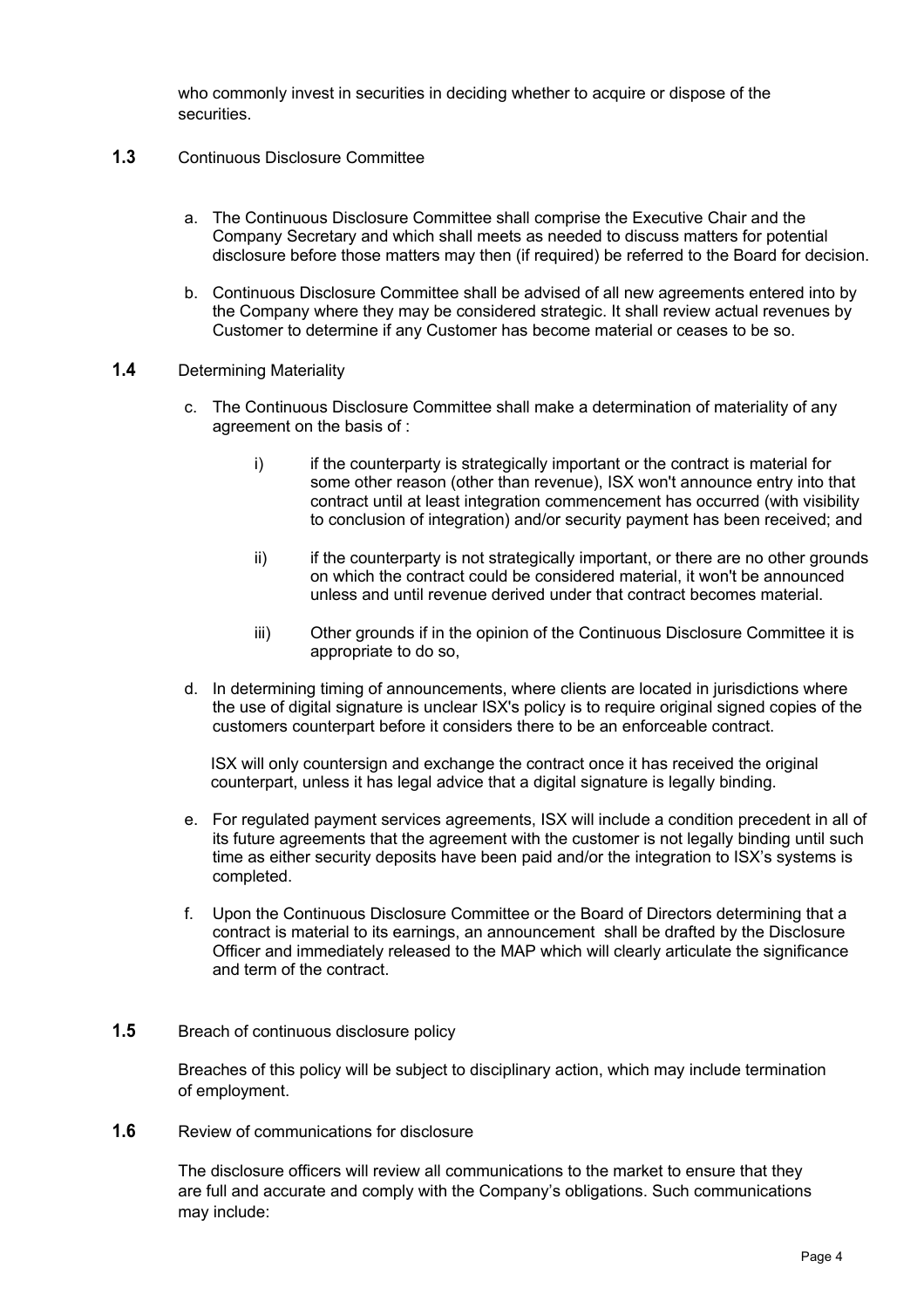- (a) media releases,
- (b) analyst, investor or other presentations (which shall be disclosed in advance of any presentation),
- (c) prospectuses, and
- (d) other corporate publications.

Where an announcement is regarded as significant, the Board will review the announcement prior to publication.

When a Board member is unable to review an announcement prior to publication, the disclosing office will review the announcement with the Continuous Disclosure Committee. If a member of the Continuous Disclosure Committee is unable to review the announcement, a non-executive director with relevant back ground and experience will be invited to review in the Committee members place.

Examples of information or events that are likely to require disclosure include:

- (a) financial performance and material changes in financial performance or projected financial performance;
- (b) changes in relation to directors and senior executives, including changes in the independence of directors;
- (c) mergers, acquisitions, divestments, joint ventures or material changes in assets;
- (d) significant developments in new projects or ventures;
- (e) material changes to the Company's security position;
- (f) material information affecting joint venture partners, customers or non-- wholly owned subsidiary companies;
- (g) media or market speculation;
- (h) analyst or media reports based on inaccurate or out of date information;
- (i) industry issues which have, or which may have, a material impact on the Company; and
- (j) decisions on significant issues affecting the Company by regulatory authorities.
- (k) shareholder requisitions valid requisition under the Corporations Act, ISX shall immediately release a copy of that requisition (or a summary of its material terms) to the market, in accordance with the requirements of ASX Listing Rule 3.17A.

Employees must ensure that they bring to the attention of the disclosure officers any information which could have a material effect on the price or value of the Company's securities. Where there is any doubt as to whether an issue might materially affect the price or value of the Company's securities, the disclosure officers will assess the circumstances with appropriate senior executives and if necessary, seek external professional advice.

All presentations to analysts and investors will be released to the ASX and then be included on the Company's website.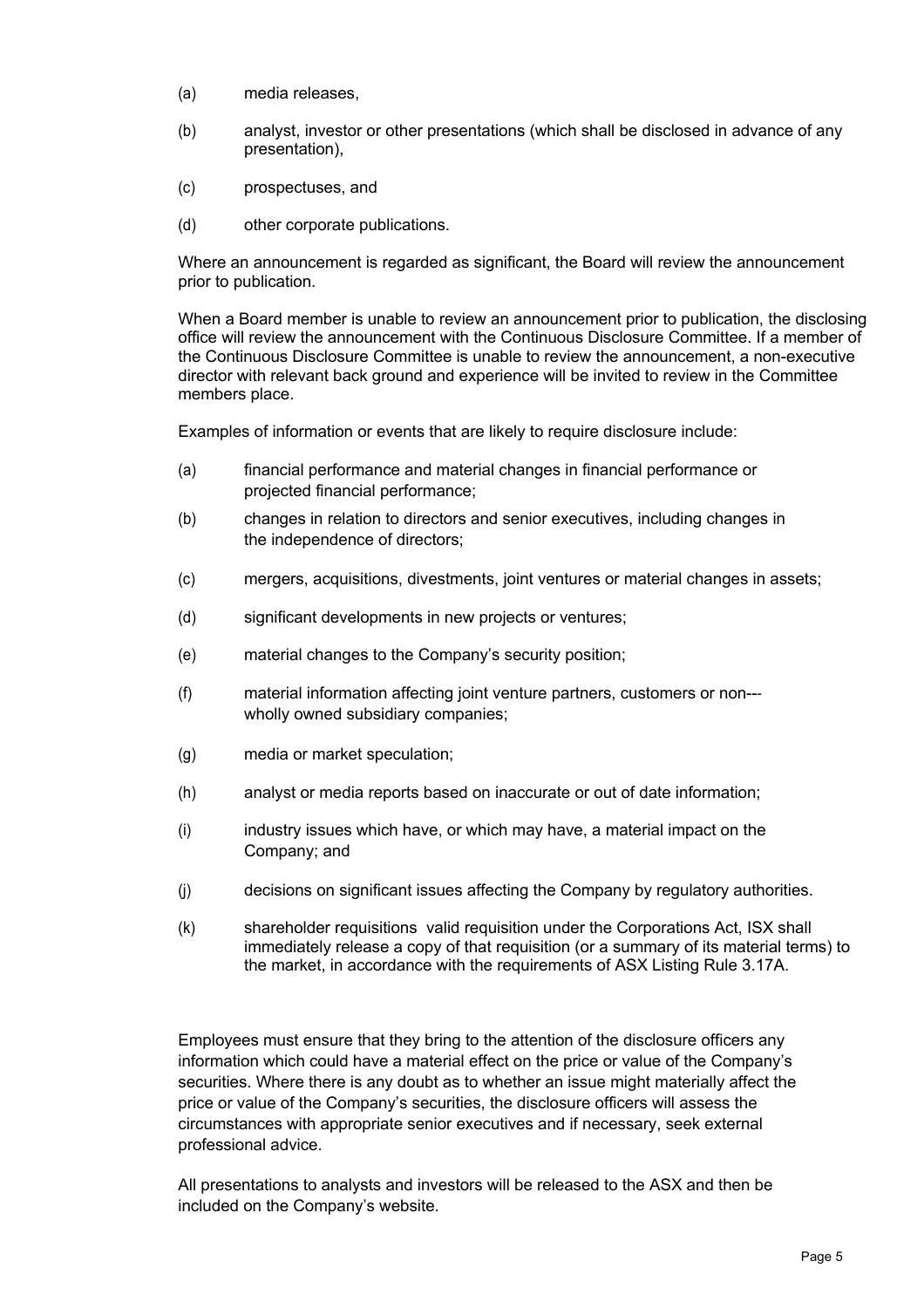# **1.7** Authorised spokespersons

The Company's authorised spokespersons are the Executive Chair and Company Secretary. In appropriate circumstances, the Executive Chair may from time to time authorise other spokespersons on particular issues and those within their area of expertise.

No employees or consultants are permitted to comment publicly on matters confidential to the Company. Any information which is not public must be treated by employees and consultants as confidential until publicly released.

#### Investor Presentations

- i. Shall only be presented by an authorised spokesperson in the presence of at least one other person engaged by the Company; and
- ii. The spokesperson shall initiate a review following briefings or discussions to identify and address any inadvertent leak of price sensitive information; and
- iii. The spokesperson shall ensure the provision of presentation materials in advance to the disclosure officers to ensure no price sensitive material is to be disclosed; and
- iv. The spokesperson shall respond to unexpected questions that arise in briefings or discussions, by not engaging on topics or questions outside of the scope of the presentation.

#### **1.8** Reporting of disclosable information

Once the requirement to disclose information has been determined, the disclosure officers are the only persons authorised to release that information to the ASX.

Information to be disclosed must be lodged immediately with the ASX. Any such information must not be released to the general public until the Company has received formal confirmation of lodgement by the ASX.

All information disclosed to the ASX in compliance with this policy must be promptly placed on the Company's website.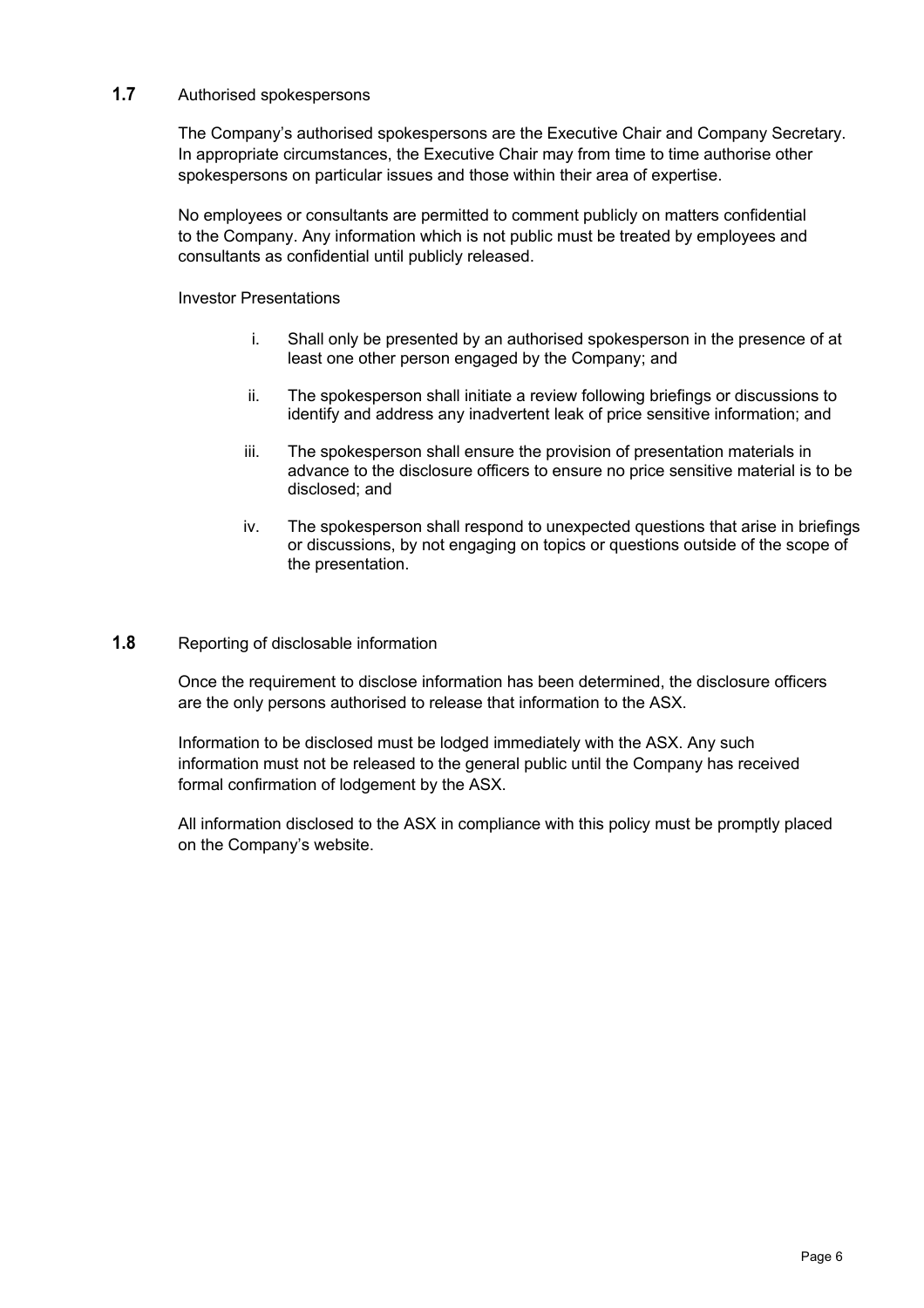#### **1.9** Market speculation and rumours

As a guiding principle, the Company has a "no comment" policy on market speculation and rumours, which must be observed by all employees. However, the Company will comply with any request by the ASX to comment upon a market report or rumour.

#### **1.10** Trading halts

The Company may, in exceptional circumstances, request a trading halt to maintain orderly trading in the Company's securities and to manage any disclosure issues.

No employee of the Company is authorised to seek a trading halt except for the disclosure officers.

## **1.11** Meetings and group briefings with investors and analysts

The Executive Chair is primarily responsible for the Company's relationship with major shareholders, institutional investors and analysts and shall be the primary contact for those parties.

The Executive Chair or Non-Executive Director will attend broker presentations or meetings with one other company representative (being a Non-Executive Director or Company Secretary).

Any written materials containing new price-sensitive information to be used in briefing media, institutional investors and analysts are to be lodged with ASX prior to the briefing commencing. Upon confirmation of receipt by ASX, the briefing material will be posted to the Company's website. Briefing materials may also include information that may not strictly be required under continuous disclosure requirements.

The Company will not disclose price sensitive information in any meeting with an investor or stockbroking analyst before formally disclosing it to the market. The Company considers that discussions and meetings with investors and stockbroking analysts are an important part of pro---active investor relations. However, the Company will only discuss previously disclosed information in such meetings. In general, the discussions or meetings with investors and stockbroking analysts should be held with at least two company representatives present i.e. The Executive Chair and Company Secretary or Non-Executive Director.

## **1.12** Periods prior to release of financial results

During the time between the end of the financial year or half year and the actual results release, the Company will not discuss financial performance, broker estimates and forecasts and particularly, any pre---result analysis with stockbroking analysts, investors or the media, unless the information to be discussed has already been disclosed to the ASX.

#### **1.13** Web-based communication

The Company's website features discrete sections for shareholders and investors to ensure that such information can be accessed by interested parties. Such information will include

- (a) annual reports and results announcements,
- (b) all other company announcements made to the ASX,